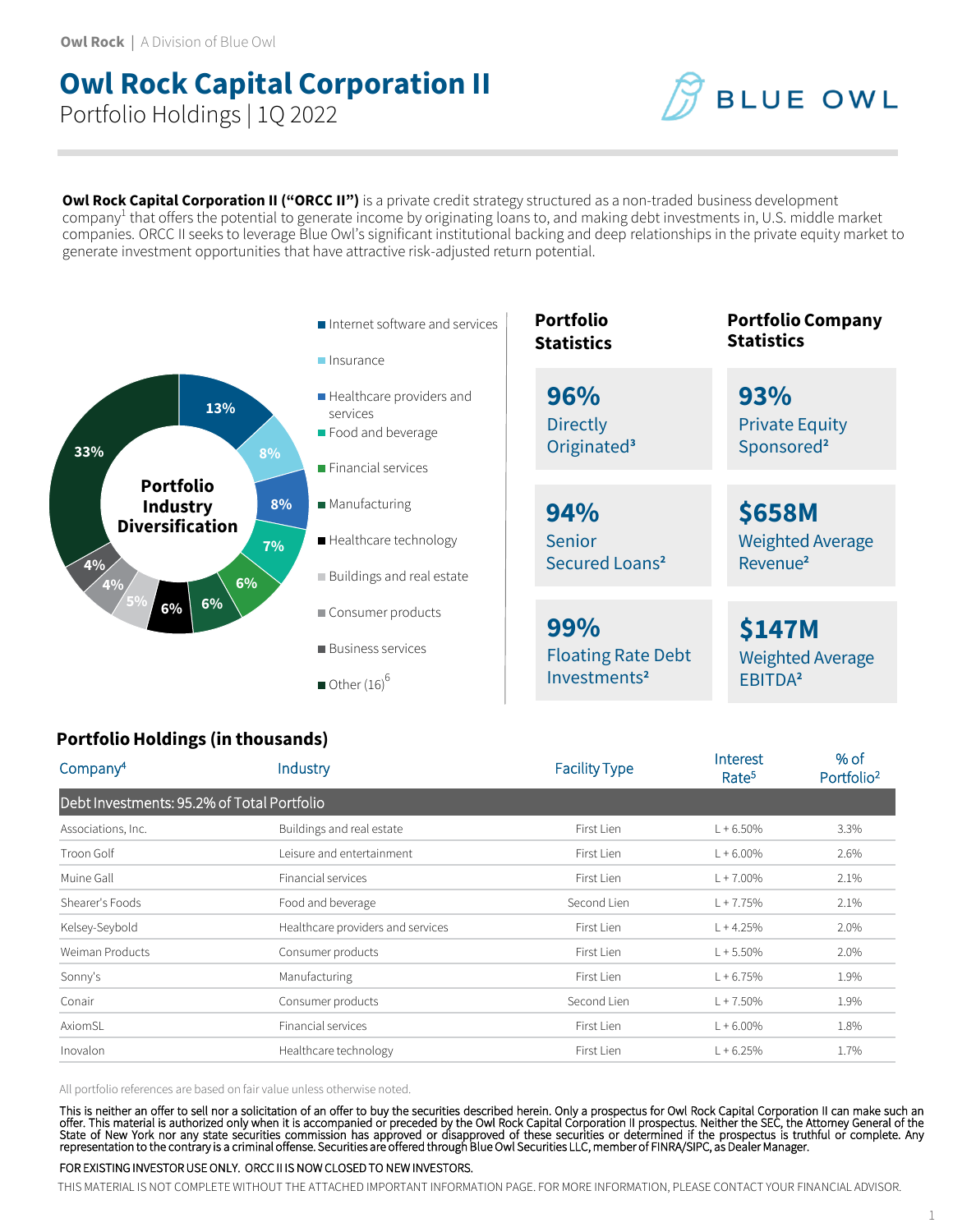| Company <sup>4</sup>                       | Industry                          | <b>Facility Type</b> | Interest<br>Rate <sup>5</sup> | % of<br>Portfolio <sup>2</sup> |
|--------------------------------------------|-----------------------------------|----------------------|-------------------------------|--------------------------------|
| Debt Investments: 95.2% of Total Portfolio |                                   |                      |                               |                                |
| Lazer Spot                                 | Transportation                    | First Lien           | $L + 5.75%$                   | 1.7%                           |
| Individual Foodservice Holdings,           | Distribution                      | First Lien           | $L + 6.25%$                   | 1.7%                           |
| Infoblox                                   | Internet software and services    | Second Lien          | $L + 7.25%$                   | 1.7%                           |
| Intelerad                                  | Healthcare technology             | First Lien           | $L + 6.25%$                   | 1.6%                           |
| Nutraceutical                              | Food and beverage                 | First Lien           | $L + 7.00\%$                  | 1.6%                           |
| Packaging Coordinators Midco               | Healthcare equipment and services | Second Lien          | $L + 7.00\%$                  | 1.5%                           |
| <b>STS Aviation</b>                        | Aerospace and defense             | First Lien           | $L + 7.25%$                   | 1.5%                           |
| BCPE Nucleon (DE) SPV, LP                  | Internet software and services    | First Lien           | $L + 7.00\%$                  | 1.5%                           |
| Parexel                                    | Healthcare providers and services | Second Lien          | $L + 6.50%$                   | 1.4%                           |
| Gaylord Chemical Company                   | Chemicals                         | First Lien           | $L + 6.50%$                   | 1.3%                           |
| Pregis Topco                               | Containers and packaging          | Second Lien          | $L + 7.14%$                   | 1.2%                           |
| Horizon Services                           | Household products                | First Lien           | $L + 5.75%$                   | 1.2%                           |
| Valence Surface Technologies               | Aerospace and defense             | First Lien           | $L + 6.75%$                   | 1.2%                           |
| <b>SIAA</b>                                | Insurance                         | First Lien           | $L + 6.25%$                   | 1.2%                           |
| The Vincit Group                           | <b>Business services</b>          | First Lien           | $L + 6.50%$                   | 1.2%                           |
| Integrity Marketing Acquisition            | Insurance                         | First Lien           | $L + 5.75%$                   | 1.2%                           |
| Litera Bidco                               | Internet software and services    | First Lien           | $L + 5.85%$                   | 1.2%                           |
| Loparex                                    | Manufacturing                     | Second Lien          | $L + 8.75%$                   | 1.1%                           |
| Hg Saturn Luchaco Limited                  | Financial services                | Unsecured            | $L+7.50%$                     | 1.1%                           |
| Nellson Nutraceutical                      | Food and beverage                 | First Lien           | $L + 5.25%$                   | 1.1%                           |
| Corza Health                               | Healthcare equipment and services | First Lien           | $L + 6.75%$                   | 1.1%                           |
| Hilb                                       | Insurance                         | First Lien           | $L + 5.75%$                   | 1.0%                           |
| Beauty Industry Group                      | Specialty Retail                  | First Lien           | $L + 6.50%$                   | 1.0%                           |
| Access CIG                                 | Business services                 | Second Lien          | $L + 7.75%$                   | 1.0%                           |
| Lytx                                       | Transportation                    | First Lien           | $L + 6.75%$                   | 1.0%                           |
| Tahoe Finco                                | Internet software and services    | First Lien           | $L + 6.00\%$                  | 1.0%                           |
| Reef Global Acquisition                    | Buildings and real estate         | First Lien           | $L + 6.00\%$ , C + 6.00%      | 1.0%                           |
| Milan Laser Holdings                       | Specialty Retail                  | First Lien           | $L + 5.00\%$                  | 0.9%                           |
| PCF Insurance Services                     | Insurance                         | First Lien           | $L + 6.00\%$                  | 0.9%                           |
| Angus Chemical Company                     | Chemicals                         | Second Lien          | $L + 7.75%$                   | 0.9%                           |
| <b>Endries Acquisition</b>                 | Distribution                      | First Lien           | $L + 6.25%$                   | 0.9%                           |
| OB Hospitalist Group                       | Healthcare providers and services | First Lien           | $L + 5.50%$                   | 0.9%                           |
| Entertainment Benefits Group               | <b>Business services</b>          | First Lien           | $L + 5.75%$                   | 0.9%                           |
| <b>Beeline</b>                             | Internet software and services    | First Lien           | $L + 5.50%$                   | 0.9%                           |
| Pluralsight                                | Education                         | First Lien           | $L + 8.00\%$                  | 0.9%                           |
| Barracuda Dental                           | Healthcare providers and services | First Lien           | $L + 7.00\%$                  | 0.9%                           |
| Inovalon Holdings                          | Healthcare technology             | Second Lien          | $L + 10.50\%$                 | 0.8%                           |
| Douglas Products and Packaging             | Chemicals                         | First Lien           | $L + 5.75%$                   | 0.8%                           |
| PCF Insurance Services                     | Insurance                         | First Lien           | 9.00%                         | 0.8%                           |
| OnPoint Group                              | Manufacturing                     | First Lien           | $L + 5.75%$                   | 0.8%                           |
| GoHealth                                   | Insurance                         | First Lien           | $L + 6.50%$                   | 0.8%                           |
| Zenith Energy U.S. Logistics Holdings      | Oil and gas                       | First Lien           | $L + 5.50%$                   | 0.8%                           |
| Blackhawk Network Holdings                 | Financial services                | Second Lien          | $L + 7.00\%$                  | 0.8%                           |
| AmSpec Group, Inc.                         | Professional services             | First Lien           | $L + 5.75%$                   | 0.8%                           |
| Galls                                      | Specialty Retail                  | First Lien           | $L + 6.75%$                   | 0.8%                           |
| TrialCard                                  | Healthcare providers and services | First Lien           | $L + 4.50%$                   | 0.8%                           |
| H-Food Holdings, LLC                       | Food and beverage                 | Second Lien          | $L + 7.00\%$                  | 0.7%                           |
| Ultimate Baked Goods Midco                 | Food and beverage                 | First Lien           | $L + 6.25%$                   | 0.7%                           |

All portfolio references are based on fair value unless otherwise noted.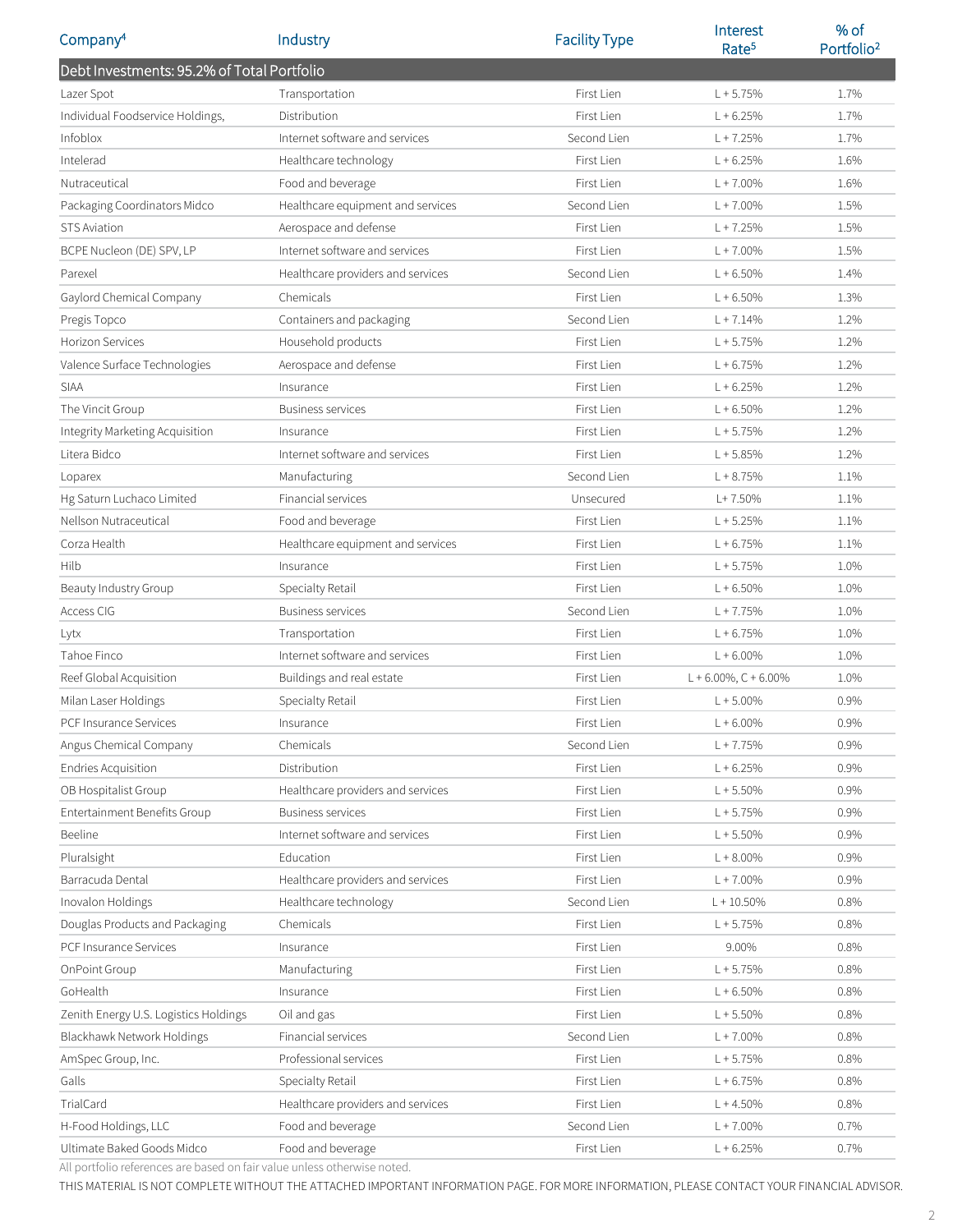| Company <sup>4</sup>                       | Industry                                  | <b>Facility Type</b> | <b>Interest</b><br>Rate <sup>5</sup>          | % of<br>Portfolio <sup>2</sup> |
|--------------------------------------------|-------------------------------------------|----------------------|-----------------------------------------------|--------------------------------|
| Debt Investments: 95.2% of Total Portfolio |                                           |                      |                                               |                                |
| Cornerstone OnDemand                       | Human resource support services           | Second Lien          | $L + 6.50%$                                   | 0.7%                           |
| Nelipak Holding Company                    | Healthcare equipment and services         | Second Lien          | $E + 8.50\%$ , L + 8.25%                      | 0.7%                           |
| MessageBird BidCo B.V.                     | Internet software and services            | First Lien           | $L + 6.75%$                                   | 0.7%                           |
| Relativity ODA                             | Professional services                     | First Lien           | $L + 7.50%$                                   | 0.7%                           |
| Walker Edison Furniture Company            | Household products                        | First Lien           | $L + 8.75%$                                   | 0.6%                           |
| Boomi                                      | Internet software and services            | First Lien           | $L + 7.75%$                                   | 0.6%                           |
| Checkmarx                                  | Internet software and services            | First Lien           | $L + 7.50%$                                   | 0.6%                           |
| Peraton Corp.                              | Aerospace and defense                     | Second Lien          | $L + 7.75%$                                   | 0.6%                           |
| Lyniate                                    | Healthcare technology                     | First Lien           | $L + 6.25%$                                   | 0.6%                           |
| Sun World                                  | Food and beverage                         | First Lien           | $L + 5.75%$                                   | 0.6%                           |
| Vector Solutions                           | Internet software and services            | First Lien           | $L + 5.75%$                                   | 0.6%                           |
| Ideal Tridon Holdings                      | Manufacturing                             | First Lien           | $L + 5.25%$                                   | 0.6%                           |
| Centrify Corporation                       | Internet software and services            | First Lien           | $L + 5.75%$                                   | 0.5%                           |
| Hyland Software                            | Internet software and services            | Second Lien          | $L + 6.25%$                                   | 0.5%                           |
| Alera Group                                | Insurance                                 | First Lien           | $L + 5.50%$                                   | 0.5%                           |
| MINDBODY                                   | Internet software and services            | First Lien           | $L + 8.50%$                                   | 0.5%                           |
| Ouva Pharma                                | Healthcare providers and services         | First Lien           | $L + 5.50%$                                   | 0.5%                           |
| LineStar Integrity Services                | Infrastructure and environmental services | First Lien           | $L + 7.25%$                                   | 0.5%                           |
| Aramsco                                    | Distribution                              | First Lien           | $L + 5.25%$                                   | 0.5%                           |
| OB Hospitalist                             | Healthcare providers and services         | First Lien           | $L + 9.50%$                                   | 0.5%                           |
| Aucerna                                    | Internet software and services            | First Lien           | $L + 6.75%$                                   | 0.4%                           |
| <b>RL</b> Datix                            | Healthcare technology                     | First Lien           | $G + 4.50\%$ , L + 5.00%                      | 0.4%                           |
| Lignetics Investment Corp.                 | Consumer products                         | First Lien           | $L + 6.00\%$                                  | 0.4%                           |
| Insight Global                             | Human resource support services           | First Lien           | $L + 6.00\%$                                  | 0.4%                           |
| Buildertrend                               | Internet software and services            | First Lien           | $L + 7.00\%$                                  | 0.4%                           |
| Ardonagh Midco 3 PLC                       | Insurance                                 | First Lien           | $SA + 7.00\%$ , $E + 7.00\%$ ,<br>$L + 5.75%$ | 0.3%                           |
| PLI                                        | Advertising and media                     | First Lien           | $L + 8.00\%$                                  | 0.3%                           |
| PEC-Veriforce                              | Oil and gas                               | First Lien           | $L + 6.00\%$                                  | 0.3%                           |
| Apptio                                     | Internet software and services            | First Lien           | $L + 7.25%$                                   | 0.3%                           |
| LucidHealth                                | Healthcare providers and services         | First Lien           | $L + 6.00%$                                   | 0.3%                           |
| Barracuda Networks                         | Internet software and services            | Second Lien          | $L + 6.75%$                                   | 0.3%                           |
| Forescout Technologies                     | Internet software and services            | First Lien           | $L + 9.50%$                                   | 0.3%                           |
| RL Datix                                   | Healthcare technology                     | Second Lien          | $G + 7.75\%$ , L + 7.75%                      | 0.3%                           |
| <b>REALPAGE</b>                            | Buildings and real estate                 | Second Lien          | $L + 6.50%$                                   | 0.3%                           |
| Protective Industrial Products             | Manufacturing                             | Second Lien          | $L + 8.25%$                                   | 0.3%                           |
| Hg Genesis 8 Sumoco Limited                | Financial services                        | Unsecured            | SA + 7.50%                                    | 0.3%                           |
| VelocityEHS                                | Chemicals                                 | First Lien           | $L + 5.75%$                                   | 0.2%                           |
| Summit Companies                           | <b>Business services</b>                  | First Lien           | $L + 6.00\%$                                  | 0.2%                           |
| Gerson Lehrman Group                       | Professional services                     | First Lien           | $L + 5.25%$                                   | 0.2%                           |
| Learning Care Group                        | Education                                 | Second Lien          | $L + 7.50%$                                   | 0.2%                           |
| Gainsight, Inc.                            | <b>Business services</b>                  | First Lien           | $L + 6.75%$                                   | 0.2%                           |
| Bakemark                                   | Food and beverage                         | Second Lien          | $L + 7.00\%$                                  | 0.2%                           |
| Apex Group Treasury                        | Professional Services                     | Second Lien          | $L + 6.75%$                                   | 0.2%                           |
| Proofpoint                                 | Internet software and services            | Second Lien          | $L + 6.25%$                                   | 0.2%                           |
| Sara Lee Frozen Bakery                     | Food and beverage                         | First Lien           | $L + 4.50%$                                   | 0.2%                           |
| Offen                                      | Distribution                              | First Lien           | $L + 5.00%$                                   | 0.2%                           |
| Brightway Holdings                         | Insurance                                 | First Lien           | $L + 6.50%$                                   | 0.2%                           |

All portfolio references are based on fair value unless otherwise noted.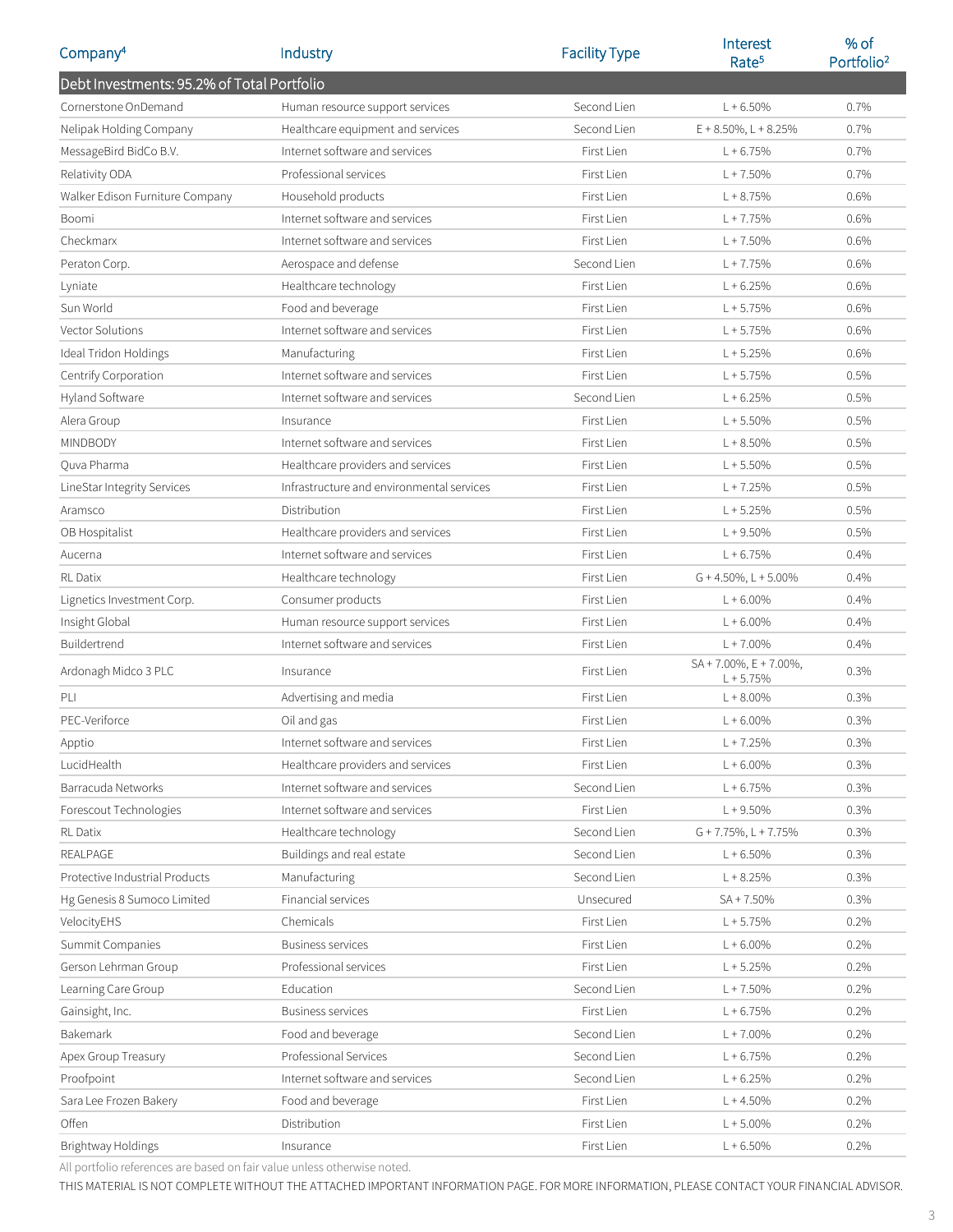| Company <sup>4</sup>                       | Industry                                  | <b>Facility Type</b> | Interest<br>Rate <sup>5</sup> | % of<br>Portfolio <sup>2</sup> |
|--------------------------------------------|-------------------------------------------|----------------------|-------------------------------|--------------------------------|
| Debt Investments: 95.2% of Total Portfolio |                                           |                      |                               |                                |
| QAD                                        | Internet software and services            | First Lien           | $L + 6.00\%$                  | 0.2%                           |
| Network Merchants                          | Financial services                        | First Lien           | $L + 5.75%$                   | 0.2%                           |
| Bracket Intermediate Holding Corp.         | Healthcare technology                     | Second Lien          | $L + 8.13%$                   | 0.2%                           |
| Motus Group                                | Transportation                            | Second Lien          | $L + 6.50%$                   | 0.1%                           |
| Nelipak Holding Company                    | Healthcare equipment and services         | First Lien           | $L + 4.25%$                   | 0.1%                           |
| Justrite Safety Group                      | Manufacturing                             | First Lien           | $L + 4.50%$                   | 0.1%                           |
| GovBrands Intermediate                     | Internet software and services            | First Lien           | $L + 5.50%$                   | 0.1%                           |
| The Shade Store                            | Specialty Retail                          | First Lien           | $L + 6.00\%$                  | 0.1%                           |
| CIBT Global                                | <b>Business services</b>                  | Second Lien          | $L + 7.75%$                   | 0.1%                           |
| Procare Software                           | Internet software and services            | First Lien           | $L + 4.00\%$                  | 0.1%                           |
| Aptive Environmental                       | Professional services                     | First Lien           | 12.00%                        | 0.1%                           |
| Hometown Food Company                      | Food and beverage                         | First Lien           | $L + 5.00\%$                  | 0.1%                           |
| USRP Holdings, Inc.                        | Insurance                                 | First Lien           | $L + 5.50%$                   | 0.1%                           |
| KUSRP Intermediate, Inc.                   | Insurance                                 | First Lien           | $L + 9.50%$                   | 0.1%                           |
| Foundation Consumer Brands                 | Consumer products                         | First Lien           | $L + 5.50%$                   | $< 0.1\%$                      |
| Diagnostic Service Holdings                | Healthcare providers and services         | First Lien           | $L + 5.50%$                   | $< 0.1\%$                      |
| Hg Genesis 9 SumoCo Limited                | Financial services                        | Unsecured            | $E + 7.00\%$                  | $< 0.1\%$                      |
| Confluent Medical Technologies             | Healthcare equipment and services         | Second Lien          | $SR + 6.50%$                  | $< 0.1\%$                      |
| Vermont Aus Pty Ltd                        | Healthcare providers and services         | First Lien           | $SR + 5.50\%$                 | $< 0.1\%$                      |
| ABB/Con-cise Optical Group                 | Distribution                              | First Lien           | $L + 7.50\%$                  | $< 0.1\%$                      |
| BluSky                                     | <b>Business services</b>                  | First Lien           | $L + 5.50%$                   | $< 0.1\%$                      |
| Global Music Rights                        | Advertising and media                     | First Lien           | $L + 5.75%$                   | $< 0.1\%$                      |
| Guidehouse Inc.                            | Professional Services                     | First Lien           | $L + 5.50%$                   | $< 0.1\%$                      |
| Natural Partners                           | Healthcare providers and services         | First Lien           | $L + 6.00\%$                  | $< 0.1\%$                      |
| Rectangle Health                           | Healthcare technology                     | First Lien           | $SR + 6.00\%$                 | $< 0.1\%$                      |
| e-Emphasys                                 | Internet software and services            | First Lien           | $L + 5.75%$                   | $< 0.1\%$                      |
| CSC Mkg Topco                              | Healthcare equipment and services         | First Lien           | $L + 5.75%$                   | $< 0.1\%$                      |
| The Vincit Group                           | <b>Business services</b>                  | Unsecured            | 0.48%                         | $< 0.1\%$                      |
| Sphera                                     | <b>Business services</b>                  | First Lien           | $L + 5.50%$                   | $< 0.1\%$                      |
| PPC Flexible Packaging                     | Containers and packaging                  | First Lien           | $L + 5.75%$                   | $< 0.1\%$                      |
| Rhea Parent                                | Healthcare equipment and services         | First Lien           | $SR + 5.75%$                  | $< 0.1\%$                      |
| Smarsh                                     | Financial services                        | First Lien           | $SR + 6.50\%$                 | $< 0.1\%$                      |
| Feradyne Outdoors                          | Consumer products                         | First Lien           | $L + 6.25%$                   | $< 0.1\%$                      |
| When I Work                                | Internet software and services            | First Lien           | $L + 6.00\%$                  | $< 0.1\%$                      |
| Stonewall Kitchen                          | Consumer products                         | First Lien           | SR+ 5.25%                     | $< 0.1\%$                      |
| Ministry Brands                            | Internet software and services            | First Lien           | $L + 5.50%$                   | $< 0.1\%$                      |
| Global Claims Services                     | Insurance                                 | First Lien           | $L + 5.50%$                   | $< 0.1\%$                      |
| Verisk                                     | Infrastructure and environmental services | First Lien           | $SR + 5.75%$                  | $< 0.1\%$                      |
| Ardonagh Midco 2 PLC                       | Insurance                                 | Unsecured            | 11.50%                        | $< 0.1\%$                      |
| Fortis Solutions Group                     | Containers and packaging                  | First Lien           | $L + 5.50%$                   | $< 0.1\%$                      |
| CivicPlus                                  | Internet software and services            | First Lien           | $L + 6.00\%$                  | $< 0.1\%$                      |
| Five Hour Energy                           | Food and beverage                         | First Lien           | $SR + 6.00\%$                 | $< 0.1\%$                      |
| PartsSource                                | Healthcare technology                     | First Lien           | $L + 5.75%$                   | $< 0.1\%$                      |
| Black Mountain Sand Eagle Ford             | Oil and gas                               | First Lien           | $L + 8.25%$                   | $< 0.1\%$                      |
| Loparex                                    | Manufacturing                             | First Lien           | $L + 4.50%$                   | $< 0.1\%$                      |
| CIBT Global                                | <b>Business services</b>                  | First Lien           | $L + 5.25%$                   | $< 0.1\%$                      |
| Bracket Intermediate Holding Corp.         | Healthcare technology                     | First Lien           | $L + 4.25%$                   | $< 0.1\%$                      |
| H-Food Holdings, LLC                       | Food and beverage                         | First Lien           | $L + 4.00\%$                  | $< 0.1\%$                      |

All portfolio references are based on fair value unless otherwise noted.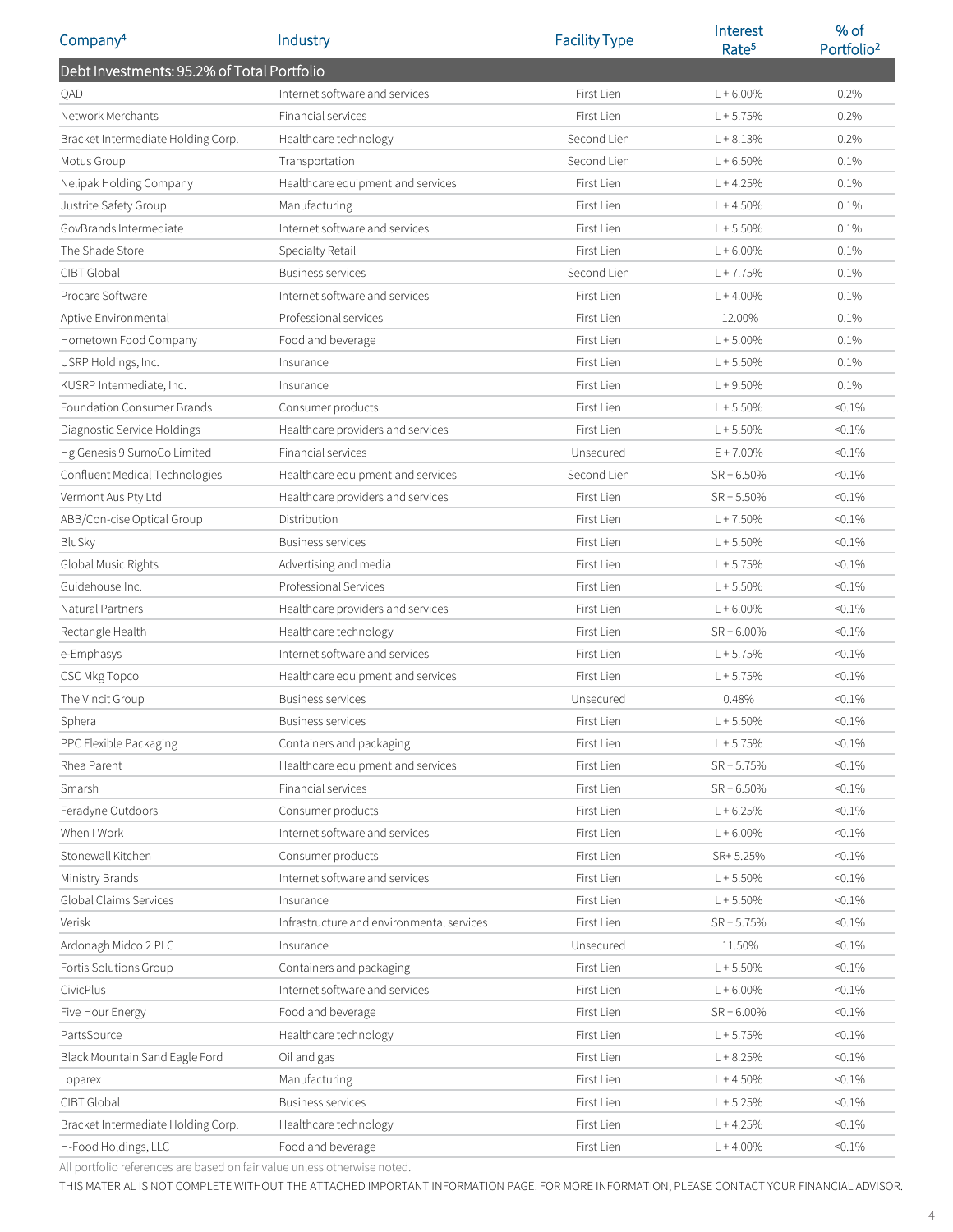| Company <sup>4</sup>                        | Industry                          | <b>Facility Type</b> | Interest<br>Rate <sup>5</sup> | % of<br>Portfolio <sup>2</sup> |
|---------------------------------------------|-----------------------------------|----------------------|-------------------------------|--------------------------------|
| Equity Investments: 4.8% of Total Portfolio |                                   |                      |                               |                                |
| <b>Windows Entities</b>                     | Manufacturing                     | Common Equity        |                               | 1.4%                           |
| Mavis Tire Express Services                 | Automotive                        | Preferred Equity     | 7.00%                         | 1.4%                           |
| <b>PCF Insurance Services</b>               | Insurance                         | Common Equity        |                               | 0.3%                           |
| KPCI Holdings,                              | Healthcare equipment and services | Common Equity        |                               | 0.3%                           |
| PLI                                         | Advertising and media             | Common Equity        |                               | 0.2%                           |
| Cornerstone OnDemand, Inc.                  | Human resource support services   | Preferred Equity     | 10.50%                        | 0.2%                           |
| <b>MINDBODY</b>                             | Internet software and services    | Preferred Equity     | 6.00%                         | 0.2%                           |
| West Monroe                                 | Internet software and services    | Preferred Equity     | 11.25%                        | 0.1%                           |
| H-Food Holdings,                            | Food and beverage                 | Common Equity        |                               | 0.1%                           |
| Corza Health, Inc.                          | Healthcare equipment and services | Common Equity        | 8.00%                         | 0.1%                           |
| Boomi                                       | Internet software and services    | Common Equity        |                               | 0.1%                           |
| OB Hospitalist                              | Healthcare providers and services | Common Equity        |                               | 0.1%                           |
| Conair                                      | Consumer products                 | Common Equity        |                               | 0.1%                           |
| Belron                                      | Automotive                        | Common Equity        |                               | $< 0.1\%$                      |
| Minerva Holdco                              | Healthcare technology             | Preferred Equity     | 10.75%                        | $< 0.1\%$                      |
| <b>SIAA</b>                                 | Insurance                         | Common Equity        |                               | $< 0.1\%$                      |
| Vector Solutions                            | Internet software and services    | Common Equity        |                               | $< 0.1\%$                      |
| Protective Industrial Products              | Manufacturing                     | Common Equity        |                               | $< 0.1\%$                      |
| Evology                                     | Professional services             | Common Equity        |                               | $< 0.1\%$                      |
| Summit Companies                            | <b>Business services</b>          | Common Equity        |                               | $< 0.1\%$                      |
| Dodge Contruction Network Holdings          | Buildings and real estate         | Common Equity        |                               | $< 0.1\%$                      |
| The Vincit Group                            | <b>Business services</b>          | Common Equity        |                               | $< 0.1\%$                      |
| When I Work                                 | Internet software and services    | Common Equity        |                               | $< 0.1\%$                      |
| GoHealth                                    | Insurance                         | Common Equity        |                               | $< 0.1\%$                      |
| Rhea Acquisition Holdings                   | Healthcare equipment and services | Common Equity        |                               | $< 0.1\%$                      |
| Maia Aggregator, LP                         | Healthcare equipment and services | Common Equity        |                               | $< 0.1\%$                      |
| GrowthCurve Capital Sunrise Co-Invest LP    | Insurance                         | Common Equity        |                               | $< 0.1\%$                      |
| MessageBird Holding B.V.                    | Internet software and services    | Common Equity        |                               | $< 0.1\%$                      |
| Dodge Contruction Network Holdings          | Buildings and real estate         | Preferred Equity     | 8.25%                         | $< 0.1\%$                      |

#### Footnotes

- 1. Business development companies (BDCs) were established by Congress in 1980 to encourage the flow of capital to small- and medium-size American companies to help them grow. They provide investors with exposure to investments in predominantly private companies, which are typically difficult to access.
- 2. Based on fair value and shown net of unfunded commitment amounts. Fair Value is determined in good faith by ORCC II's board of directors and reviewed by the adviser's valuation committee. Valuations may change over time. Revenue and EBITDA exclude certain investments that fall outside our typical borrower profile. Figures represent weighted averages of 86.1% of ORCC II's portfolio.
- 3. "Direct Origination" refers to investments sourced by Owl Rock Capital Advisors LLC from private equity firms, portfolio companies, or other direct lenders. Data represents total portfolio.
- 4. These are "Doing Business As" (DBA) names. Please refer to the Owl Rock Capital Corporation II 10-K or 10-Q for actual borrower names. Holdings are subject to change and there is no assurance any investment will remain in our portfolio. Trader Interactive was formerly known as Dominion Web Solutions.
- 5. L = LIBOR (London Interbank Offered Rate), the average interest rate at which leading banks borrow funds of a sizeable amount from other banks in the London market. Libor is the most widely used "benchmark" or reference rate for short term interest rates. SA = SONIA (Sterling Overnight Indexed Average), measures the rate paid by banks on overnight funds. P = Prime, a commonly used, short-term interest rate in the banking system of the United States. E = EURIBOR, the Euro interbank offered rate for deposits in Euros. G = GBPLIBOR, the London interbank offered rate for deposits in Pounds Sterling. P = U.S. Prime Rate, the rate posted by a majority of top 25 (by assets in domestic offices) insured U.S.-chartered commercial banks. Prime is one of several base rates used by banks to price short-term business loans. SR = SOFR (Secured Overnight Financing Rate), is a benchmark interest rate for dollar-denominated derivatives and loans that is replacing LIBOR.
- 6. Other industries include Healthcare equipment and services (4%), Aerospace and defense (3%), Chemicals (3%), Distribution (3%), Specialty retail (3%), Transportation (3%), Leisure and entertainment (3%), Professional services (2%), Household products (2%), Automotive (2%), Containers and packaging (1%), Human resource support services (1%), Education (1%), Oil and gas (1%), Advertising and media (<1%) and Infrastructure and environmental services (<1%). Industry breakdown may sum greater than 100% due to rounding.